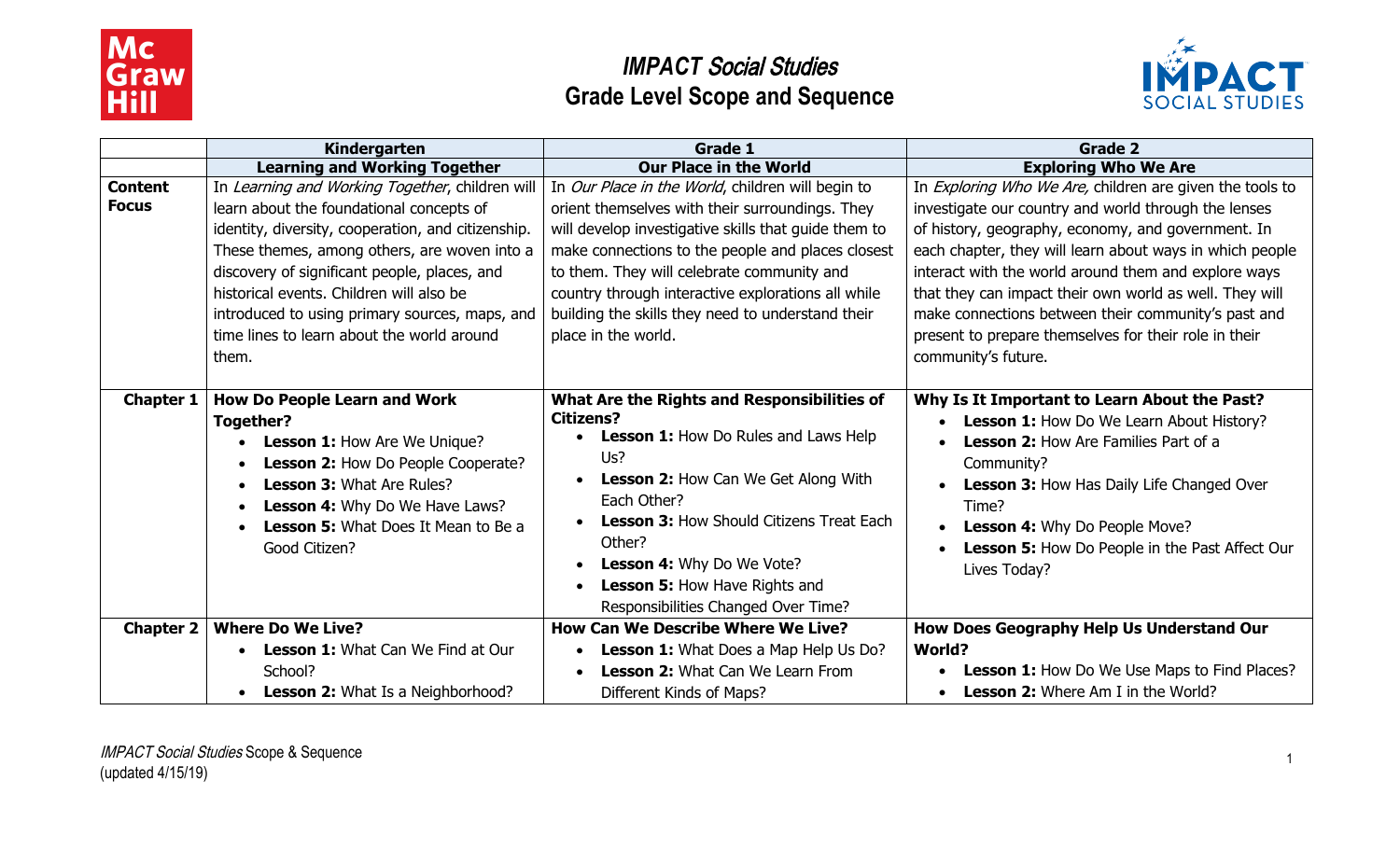



|                   | <b>Lesson 3:</b> Where in the World Do We | Lesson 3: How Do We Use Maps and               | <b>Lesson 3: How Does Geography Affect the Way</b>  |
|-------------------|-------------------------------------------|------------------------------------------------|-----------------------------------------------------|
| Live?             | Globes?                                   |                                                | People Use Land?                                    |
|                   | Lesson 4: How Do People Move From         | <b>Lesson 4:</b> Where Is Our Community in the | Lesson 4: How Can We Describe Our                   |
| Place to Place?   | World?                                    |                                                | Environment?                                        |
|                   | <b>Lesson 5: How Can We Take Care of</b>  | <b>Lesson 5: How Do Location and Weather</b>   | <b>Lesson 5: How Does Geography Affect the Ways</b> |
| Our Neighborhood? | Affect Us?                                |                                                | People Move?                                        |

|                | Kindergarten                                                                                                                                                                                                                                                                                  | Grade 1                                                                                                                                                                                                                                                                                                                                                                 | Grade 2                                                                                                                                                                                                                                                                                                                                                     |
|----------------|-----------------------------------------------------------------------------------------------------------------------------------------------------------------------------------------------------------------------------------------------------------------------------------------------|-------------------------------------------------------------------------------------------------------------------------------------------------------------------------------------------------------------------------------------------------------------------------------------------------------------------------------------------------------------------------|-------------------------------------------------------------------------------------------------------------------------------------------------------------------------------------------------------------------------------------------------------------------------------------------------------------------------------------------------------------|
| <b>Chapter</b> | <b>What Does It Mean to Be an American?</b><br><b>Lesson 1:</b> Who Are Our Leaders?<br><b>Lesson 2: Why Are National Symbols</b><br>Important?<br><b>Lesson 3: How Do We Celebrate America?</b><br><b>Lesson 4: How Do We Learn About America?</b><br><b>Lesson 5: How Do We Show Pride?</b> | <b>How Do We Celebrate Our Country?</b><br>Lesson 1: Why Do Americans Celebrate<br>Independence Day?<br><b>Lesson 2: How Does the Constitution</b><br>Help Our Country?<br>Lesson 3: What Do Our National and<br>State Symbols Mean?<br><b>Lesson 4: What Do Monuments Help Us</b><br>Remember?<br><b>Lesson 5: How Do We Celebrate</b><br>Important People and Events? | How Do We Get What We Want and Need?<br><b>Lesson 1:</b> What Are Wants and Needs?<br><b>Lesson 2: How Do We Use Goods and</b><br>Services?<br><b>Lesson 3: How Do Producers and</b><br>Consumers Depend on One Another?<br><b>Lesson 4: Where Do the Goods We Use</b><br>Come From?<br><b>Lesson 5: How Do Communities Get What</b><br>They Want and Need? |
| <b>Chapter</b> | <b>How Has Our World Changed?</b><br>Lesson 1: How Did People Live Long Ago?<br>Lesson 2: How Do Communities Change?<br>Lesson 3: How Has Travel Changed?<br><b>Lesson 4: How Has Our Nation Changed?</b><br><b>Lesson 5: What Can We Learn From the</b><br>Past?                             | <b>How Does the Past Shape Our Lives?</b><br><b>Lesson 1: How Can We Discover</b><br>History?<br>Lesson 2: How Has Daily Life Changed?<br>Lesson 3: How Have Many Cultures<br>Shaped Our Country?<br><b>Lesson 4: What Are Customs?</b><br><b>Lesson 5: How Do Traditions Bring Us</b><br>Together?                                                                     | <b>Why Do We Need Government?</b><br><b>Lesson 1:</b> Why Do We Have Rules?<br>Lesson 2: How Do We Make Laws?<br>Lesson 3: Why Should People Follow<br>Laws?<br><b>Lesson 4: How Do Citizens and</b><br>Government Work Together?<br><b>Lesson 5: How Do Countries Work</b><br>Together?                                                                    |
| <b>Chapter</b> | <b>Why Do People Have Jobs?</b><br><b>Lesson 1: How Do We Work at School?</b><br><b>Lesson 2: What Are Needs and Wants?</b>                                                                                                                                                                   | <b>Why Do People Work?</b><br><b>Lesson 1:</b> What Are Goods and Services?                                                                                                                                                                                                                                                                                             | How Can People Make a Difference in Our<br><b>World?</b><br><b>Lesson 1: What Makes a Hero?</b>                                                                                                                                                                                                                                                             |

**IMPACT Social Studies Scope & Sequence** 

(updated 4/15/19)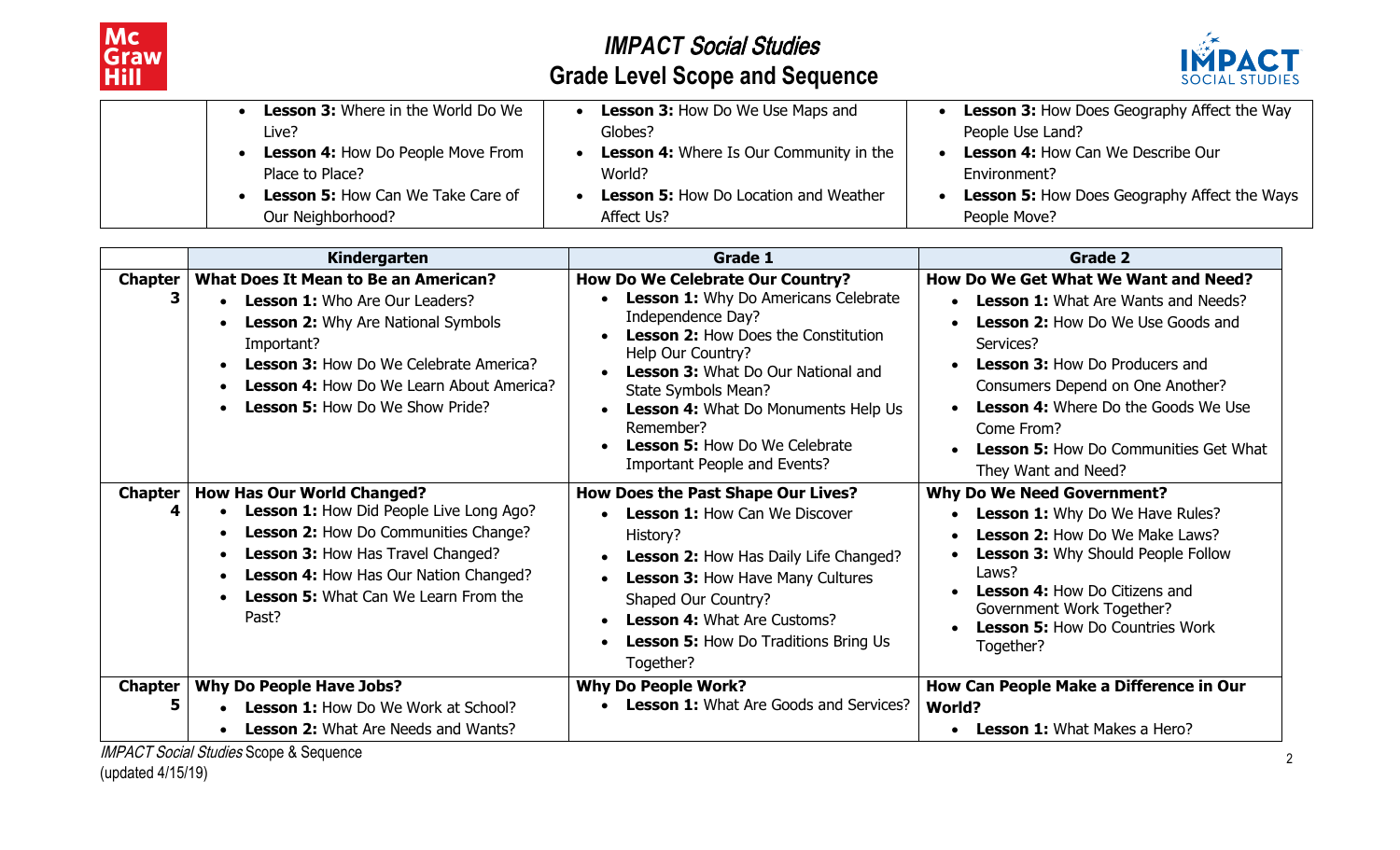



| Lesson 3: What Jobs Are Part of a<br>Community?<br>Lesson 4: How Have Jobs Changed Over<br>Time?<br><b>Lesson 5: What Kinds of Jobs Do People</b><br>Have? | <b>Lesson 2: How and Why Do People</b><br>Trade?<br><b>Lesson 3: What Kinds of Jobs Do People</b><br>Do?<br><b>Lesson 4: How Has Work Changed?</b><br><b>Lesson 5: How Are Wants and Needs</b><br>Different? | Lesson 2: How Can People Work for<br>Justice?<br><b>Lesson 3: What Differences Have</b><br>Scientists Made?<br><b>Lesson 4: How Do Athletes Inspire Us?</b><br><b>Lesson 5: Why Is Art Important?</b> |
|------------------------------------------------------------------------------------------------------------------------------------------------------------|--------------------------------------------------------------------------------------------------------------------------------------------------------------------------------------------------------------|-------------------------------------------------------------------------------------------------------------------------------------------------------------------------------------------------------|
|------------------------------------------------------------------------------------------------------------------------------------------------------------|--------------------------------------------------------------------------------------------------------------------------------------------------------------------------------------------------------------|-------------------------------------------------------------------------------------------------------------------------------------------------------------------------------------------------------|

|                  | Grade 3                                                                    | Grade 4                                              | Grade 5                                                |
|------------------|----------------------------------------------------------------------------|------------------------------------------------------|--------------------------------------------------------|
|                  | <b>Our Communities</b>                                                     | <b>Regions of the United States</b>                  | <b>U.S. History Making a New Nation</b>                |
| <b>Content</b>   | In Our Communities, students will learn about the                          | In Regions of the United States, students will learn | In U.S. History-Making a New Nation, students will     |
| <b>Focus</b>     | impact geography, culture, history, government,                            | about the history, geography, government, and        | learn about North America before the founding of       |
|                  | and economics have across the globe and in their                           | economics of each region. By interacting with maps,  | the United States as well as the first several decades |
|                  | very own community. Students will engage with                              | charts, time lines, and primary sources, students    | of the republic. By engaging with diverse              |
|                  | maps, primary sources, time lines, and different                           | will discover what makes each region unique, as      | perspectives and primary sources, students will build  |
|                  | perspectives to build citizenship skills and gain an                       | well as what connects each region to each other      | an understanding of the cooperation and conflicts      |
|                  | understanding of the forces that shape their                               | and to the world.                                    | that defined the early nation. Students will also      |
|                  | community locally and globally.                                            |                                                      | connect issues from the past to their lives today.     |
| <b>Chapter 1</b> | <b>Why Does It Matter Where We Live?</b>                                   | <b>How Does America Use Its Strengths and</b>        | <b>How Were the Lives of Native Peoples</b>            |
|                  | Lesson 1: Where Is My Community and                                        | <b>Face Its Challenges?</b>                          | <b>Influenced by Where They Lived?</b>                 |
|                  | What Is it Like?                                                           | Lesson 1: How Does Geography Define a                | <b>Lesson 1: How Did the Characteristics of</b>        |
|                  | <b>Lesson 2: How Does My Community Fit in</b>                              | Region?                                              | Early Native American Groups Develop?                  |
|                  | With My Country?                                                           | Lesson 2: How Has America Stayed United              | <b>Lesson 2: How Did the People of the Desert</b>      |
|                  | <b>Lesson 3: How Does Climate Impact My</b>                                | Through Growth and Challenges?                       | Southwest Meet Their Needs?                            |
|                  | Community?                                                                 | <b>Lesson 3: How Does the Structure of Our</b>       | <b>Lesson 3: How Were Native Peoples of the</b>        |
|                  | Lesson 4: How Is My Community Affected<br>By the Land and Water Around It? | Government Work?                                     | Pacific Coast Shaped by Their Surroundings?            |
|                  |                                                                            | <b>Lesson 4: How Does Our Economy Work?</b>          |                                                        |
|                  |                                                                            |                                                      |                                                        |

**IMPACT Social Studies Scope & Sequence** (updated 4/15/19)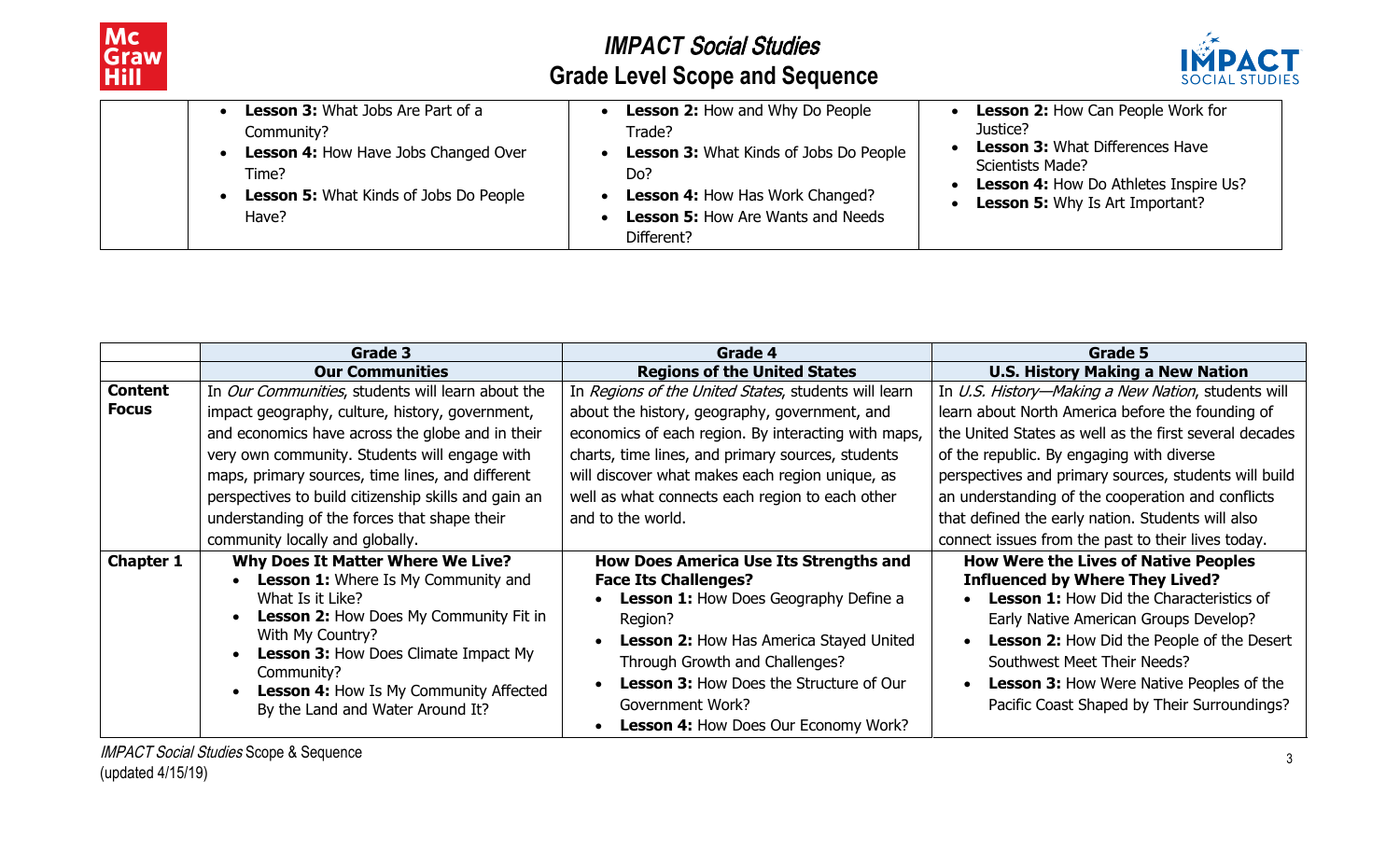

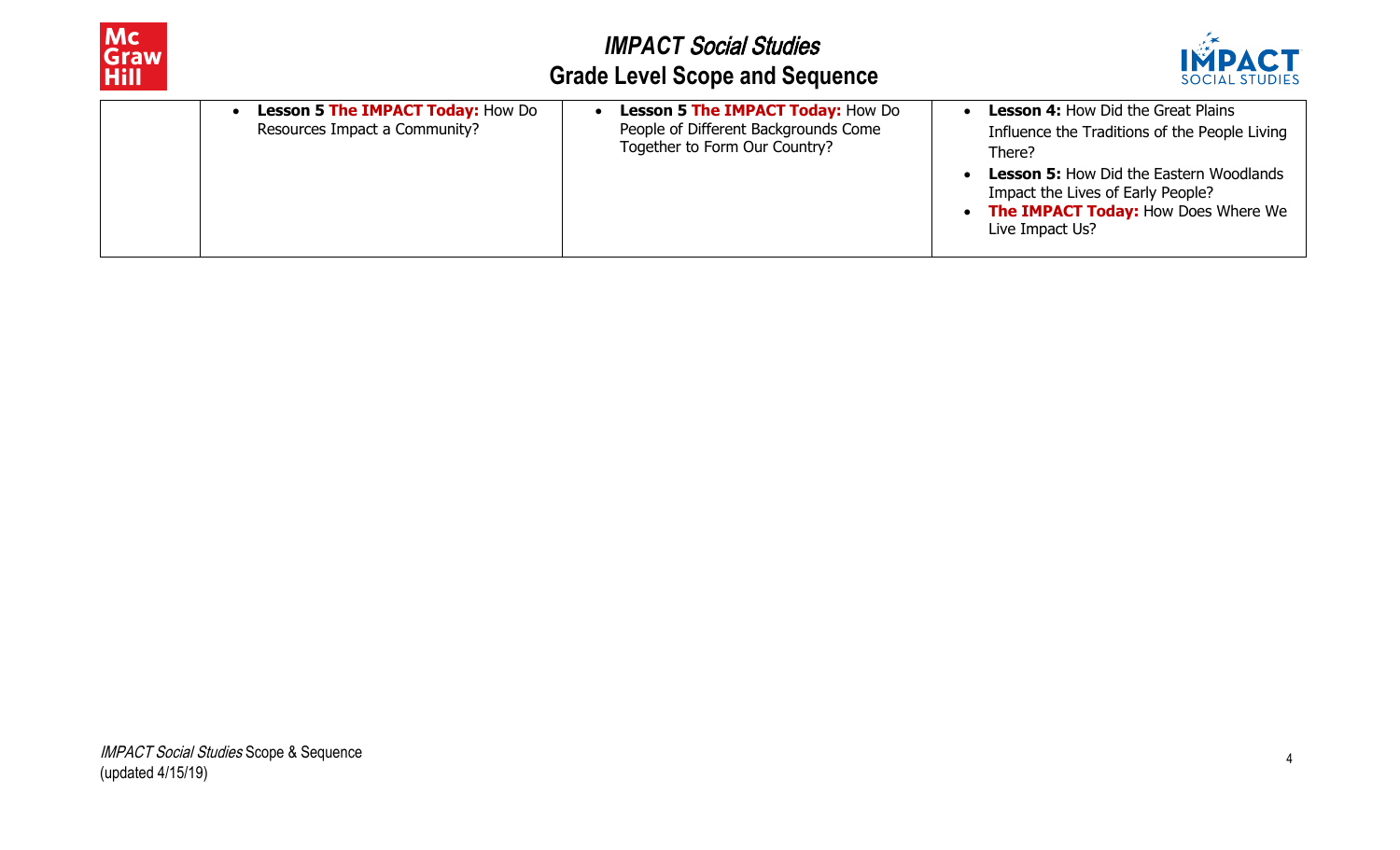



|                  | Grade 3                                                                                                                                                                                                                                                                                                                                                                                                                       | Grade 4                                                                                                                                                                                                                                                                                                                                                                                                                      | Grade 5                                                                                                                                                                                                                                                                                                                                                                                                                                                                                                        |
|------------------|-------------------------------------------------------------------------------------------------------------------------------------------------------------------------------------------------------------------------------------------------------------------------------------------------------------------------------------------------------------------------------------------------------------------------------|------------------------------------------------------------------------------------------------------------------------------------------------------------------------------------------------------------------------------------------------------------------------------------------------------------------------------------------------------------------------------------------------------------------------------|----------------------------------------------------------------------------------------------------------------------------------------------------------------------------------------------------------------------------------------------------------------------------------------------------------------------------------------------------------------------------------------------------------------------------------------------------------------------------------------------------------------|
| <b>Chapter 2</b> | What Is Our Relationship With Our Environment?<br>Lesson 1: How Does the Environment Change the<br>Way People Live?<br>Lesson 2: How Do People Change Their<br>$\bullet$<br>Environment?<br>Lesson 3 The IMPACT Today: How Do We Meet<br>$\bullet$<br><b>Environmental Challenges?</b>                                                                                                                                        | Why Have People Moved to and From the Northeast?<br>Lesson 1: How Did the Geography of the Northeast<br>Influence the Way People Lived?<br>Lesson 2: Why Did Revolutionary Ideas Prosper in<br>the Northeast?<br><b>Lesson 3: What Conditions Powered the Industrial</b><br>Revolution?<br>Lesson 4: What Attracts People to the Northeast<br>Today?<br>Lesson 5 The IMPACT Today: What Links the<br>Northeast to the World? | What Happened When Diverse Cultures Crossed Paths?<br>Lesson 1: Why Did the Spanish Explore the Americas?<br>Lesson 2: How Did Spanish Exploration Change the<br>Lives of People in the Americas?<br>Lesson 3: How Did European Exploration Affect the<br>Americas?<br>The IMPACT Today: Why Do Products and Ideas Move<br>From Place to Place?                                                                                                                                                                |
| <b>Chapter 3</b> | <b>What Makes a Community Unique?</b><br>Lesson 1: What Is Culture?<br>$\bullet$<br>Lesson 2: How Do People Express Their Culture?<br>$\bullet$<br>Lesson 3: What Do Immigrants Add to a<br>$\bullet$<br>Community?<br>Lesson 4: What Can Comparing Different<br>$\bullet$<br><b>Communities Tell Us About Global Cultures?</b><br>Lesson 5 The IMPACT Today: What Connects<br>$\bullet$<br>Communities Throughout the World? | How Has the Southeast Changed Over Time?<br>Lesson 1: How Do People and the Environment<br>Interact?<br>Lesson 2: What Made the Southeast Grow During<br>the 1700s?<br>Lesson 3: What Conflicts Changed the Southeast?<br>Lesson 4: How Has the Southeast Reinvented Itself?<br>Lesson 5 The IMPACT Today: How Do Citizens of<br>the Southeast Help Each Other and the World?                                                | What Is the Impact of People Settling in a New Place?<br>Lesson 1: How Did Early English Settlers Cooperate<br>and Clash with Native Americans?<br>Lesson 2: How Did Early European Settlers Compete<br>with One Another and Native Americans?<br>Lesson 3: What Was Life Like for People in New<br>England?<br>Lesson 4: What Shaped Life in the Middle Colonies?<br>Lesson 5: How Did Economics Impact People in the<br>Southern Colonies?<br>The IMPACT Today: Why Is the Western Hemisphere<br>So Diverse? |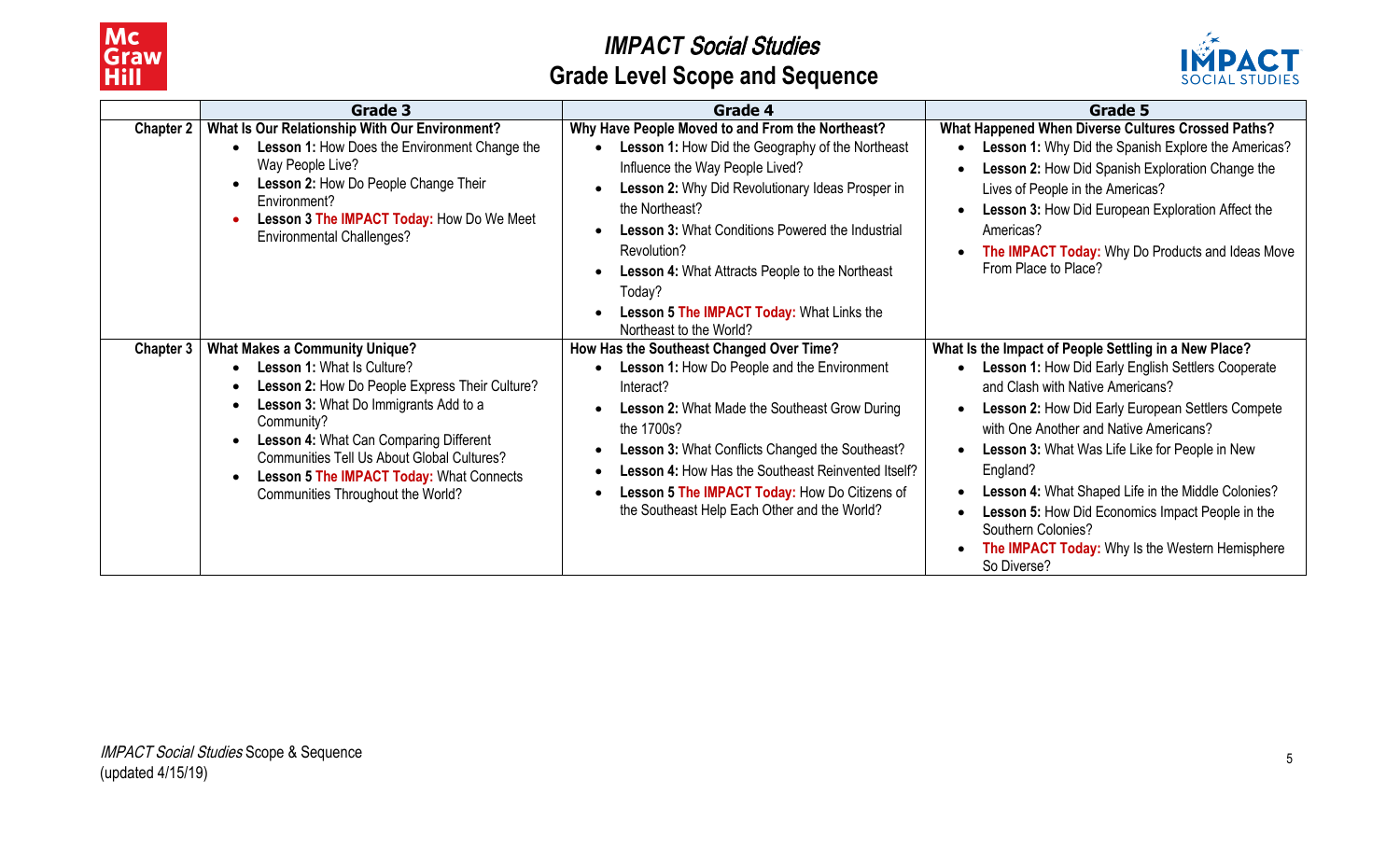



|                  | Grade 3                                                                                                                                                                                                                                                                                                                                                                                                                                                                                                                                   | Grade 4                                                                                                                                                                                                                                                                                                                                                                                                                                                                                                             | Grade 5                                                                                                                                                                                                                                                                                                                                                                                                                                                                                              |
|------------------|-------------------------------------------------------------------------------------------------------------------------------------------------------------------------------------------------------------------------------------------------------------------------------------------------------------------------------------------------------------------------------------------------------------------------------------------------------------------------------------------------------------------------------------------|---------------------------------------------------------------------------------------------------------------------------------------------------------------------------------------------------------------------------------------------------------------------------------------------------------------------------------------------------------------------------------------------------------------------------------------------------------------------------------------------------------------------|------------------------------------------------------------------------------------------------------------------------------------------------------------------------------------------------------------------------------------------------------------------------------------------------------------------------------------------------------------------------------------------------------------------------------------------------------------------------------------------------------|
| <b>Chapter 4</b> | How Does the Past Impact the Present?<br>Lesson 1: How Did Conflict and Cooperation Shape<br><b>Early Communities?</b><br>Lesson 2: What Makes a Community Grow?<br>$\bullet$<br><b>Lesson 3: How Do Communities of the Past</b><br>Compare to Today?<br>Lesson 4: How Can People and Events Change<br>Communities?<br>Lesson 5: What Can Comparing Different<br>$\bullet$<br><b>Communities Tell Us About How Communities</b><br>Change Over Time?<br>Lesson 6 The IMPACT Today: What Makes My<br>$\bullet$<br><b>Community Special?</b> | How Does the Midwest Reflect the Spirit of America?<br><b>Lesson 1: How Did the Midwest's Climate and</b><br>Geography Affect Early People?<br>Lesson 2: Why Did Different Peoples Move To and<br>Through the Midwest?<br><b>Lesson 3: How Did Lakes and Rivers Contribute to</b><br>the Industrial Growth of the Midwest?<br><b>Lesson 4: How Does the Midwest Honor Its Roots</b><br>While Growing in a Modern Economy?<br>Lesson 5 The IMPACT Today: How Does the<br>Midwest Solve Problems We All Share?        | Why Would a Nation Want to Become Independent?<br>Lesson 1: What Caused the Conflict Between Great<br>Britain, France, and Native Americans?<br><b>Lesson 2: What Were the Views of the Patriots, the</b><br>Loyalists, and the British?<br><b>Lesson 3: What Increased Tensions Between Great</b><br>Britain and the Colonists?<br>The IMPACT Today: Why Do People Pay Taxes?                                                                                                                       |
| <b>Chapter 5</b> | Why Do Governments and Citizens Need Each Other?<br>Lesson 1: What Makes Democracy Work?<br>$\bullet$<br><b>Lesson 2: What Are the Different Parts of</b><br>Government?<br>Lesson 3: Why Do Communities Need Local<br>Government?<br>Lesson 4: Why Do We Follow Rules?<br>$\bullet$<br>Lesson 5: How Have Heroes Helped Communities?<br>$\bullet$<br>Lesson 6 The IMPACT Today: How Can You Help<br>$\bullet$<br><b>Build Strong Communities?</b>                                                                                        | How Does the Southwest Reflect Its Diverse Past and<br><b>Unique Environment?</b><br>Lesson 1: How Did Early Peoples Cope With the<br>Harsh Environment of the Southwest?<br>Lesson 2: What Impact Did the Arrival of the Spanish<br>Have on the Southwest?<br>Lesson 3: What Drove People In and Out of the<br>Southwest?<br><b>Lesson 4: How Has the Past Influenced the Culture</b><br>and Economy Today?<br>Lesson 5 The IMPACT Today: How Does the<br>Southwest Contribute to the Global Science<br>Community? | What Does the Revolutionary Era Tell Us About Our Nation<br>Today?<br><b>Lesson 1: How Did the American Revolution Start?</b><br>Lesson 2: Why Is the Declaration of Independence Still<br>Important Today?<br><b>Lesson 3: What Were the Defining Moments of the</b><br>War?<br><b>Lesson 4: What Was It Like to Live During the</b><br>Revolution?<br><b>Lesson 5: What Did the Colonists Gain by Winning the</b><br>War?<br>Lesson 6 The IMPACT Today: How Do Citizens Make<br>Their Views Heard? |